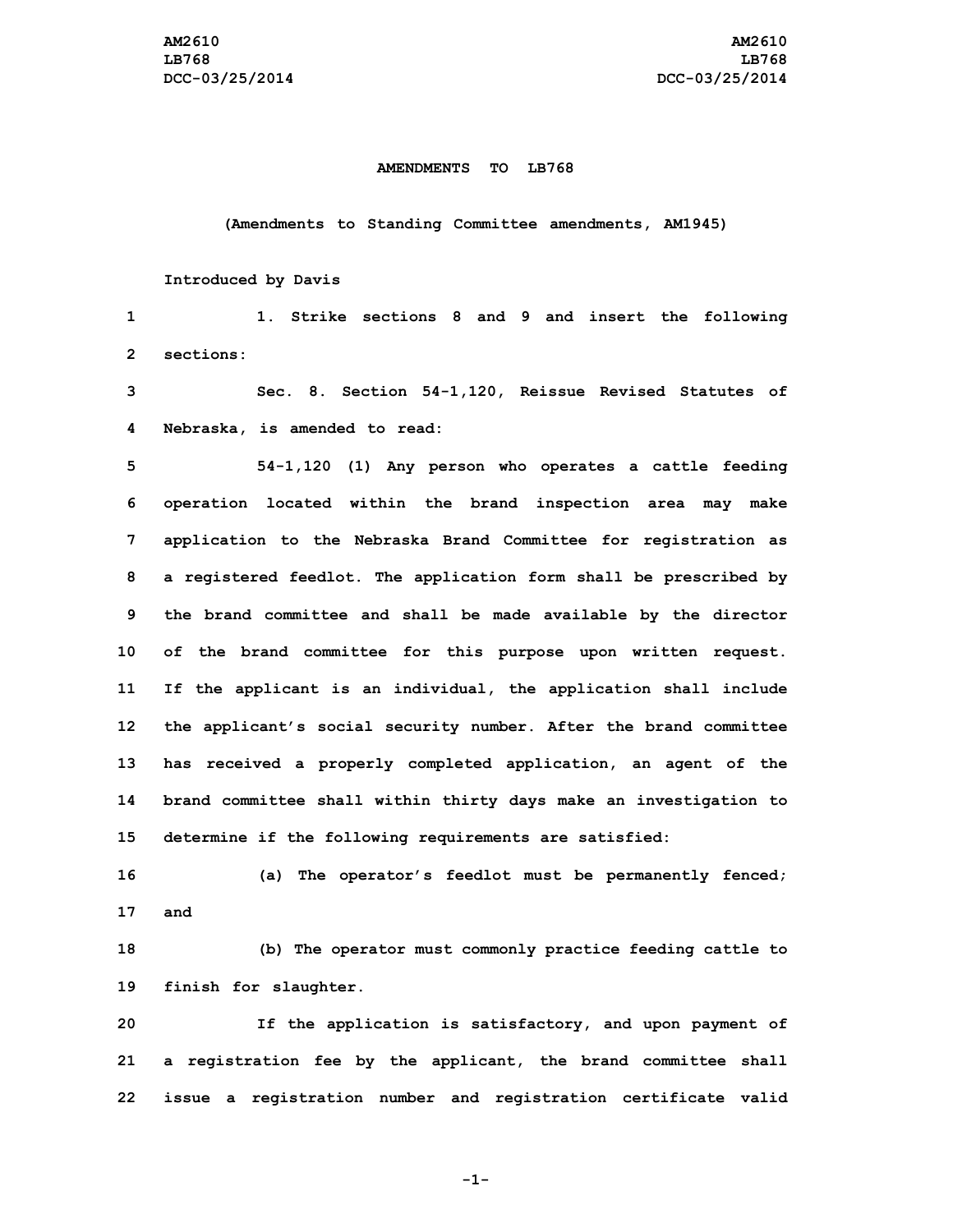### **AM2610 AM2610 LB768 LB768 DCC-03/25/2014 DCC-03/25/2014**

 **for one year unless rescinded for cause. If the registration is rescinded for cause, any registration fee shall be forfeited by the applicant. The fees for registered feedlots shall be not less than one hundred dollars nor more than six hundred fifty dollars an amount for each such registered feedlot having one thousand head or less capacity and an equal amount for each additional one thousand head capacity, or part thereof, of such registered feedlot. The brand committee shall set the fee per one thousand head capacity so as to correspond with the inspection fee provided under section 54-1,108. The registration fee shall be paid on an annual basis.**

 **(2) The brand committee may adopt and promulgate rules and regulations for the operation of registered feedlots to assure that brand laws are complied with, that registered feedlot shipping certificates are available, and that proper records are maintained. Violation of sections 54-1,120 to 54-1,122 subjects the operator to revocation or suspension of the feedlot registration issued. Sections 54-1,120 to 54-1,122 shall not be construed as prohibiting the operation of nonregistered feedlots.**

 **(3) Registered feedlots are subject to inspection at any reasonable time at the discretion of the brand committee and its authorized agents, and the operator shall show cattle purchase records or certificates of inspection to cover all cattle in his or her feedlot. Cattle having originated from such registered feedlots may from time to time, at the discretion of the committee, be subject to <sup>a</sup> spot-check inspection and audit at destination to enable the brand committee to assure satisfactory compliance with the brand laws by the registered feedlot operator.**

**-2-**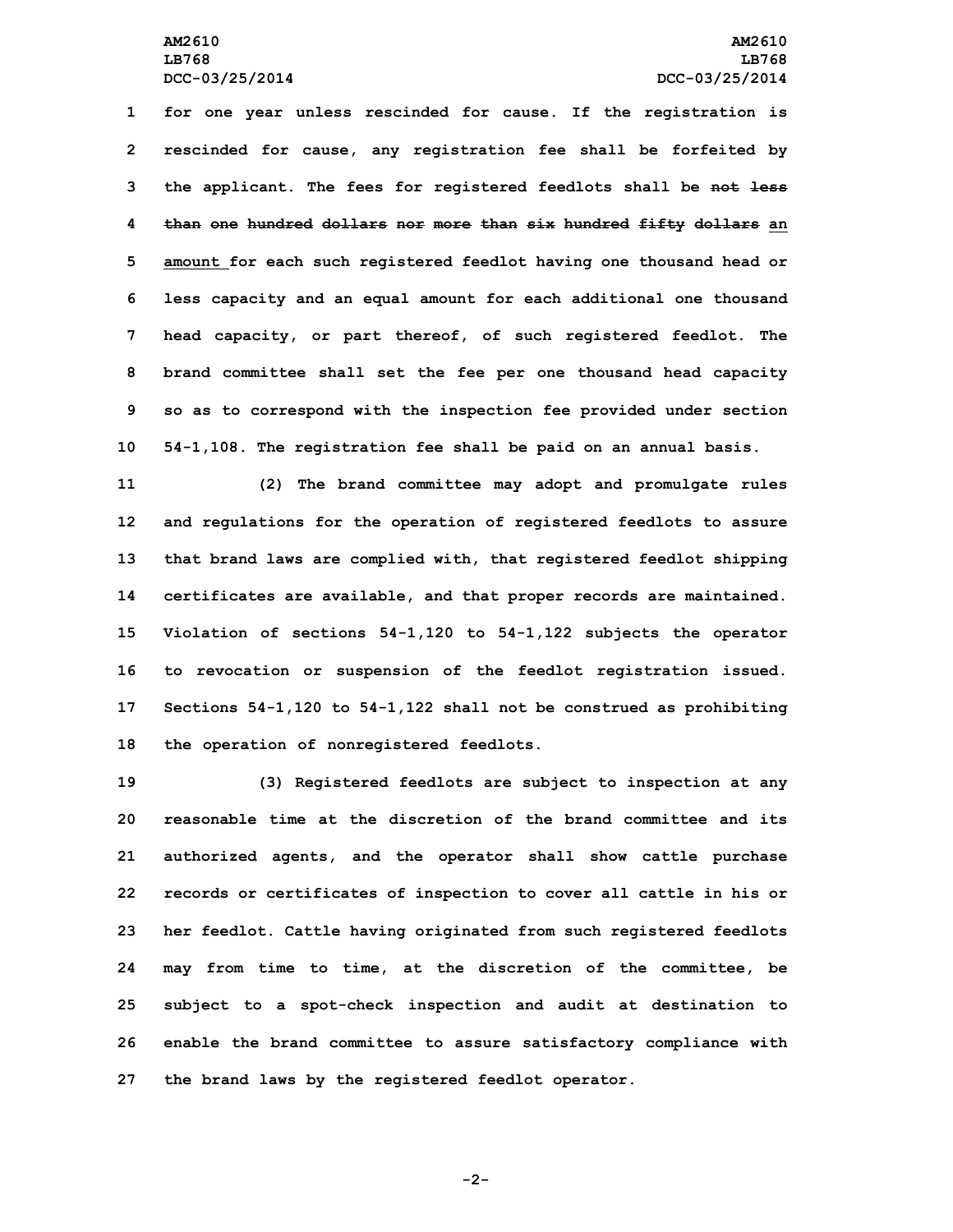**(4) The operator of <sup>a</sup> registered feedlot shall keep cattle inventory records. <sup>A</sup> form for such purpose shall be prescribed by the brand committee. The brand committee and its employees may from time to time make spot checks and audits of the registered feedlots and the records of cattle on feed in such feedlots.**

 **(5) The brand committee may rescind the registration of any registered feedlot operator who fails to cooperate or violates the laws or rules and regulations of the brand committee covering registered feedlots.**

**11 Sec. 9. Section 54-1,122.01, Reissue Revised Statutes of 12 Nebraska, is amended to read:**

 **54-1,122.01 (1) Any person who operates <sup>a</sup> dairy operation located within the brand inspection area may make application to the Nebraska Brand Committee for registration as <sup>a</sup> registered dairy. The application form shall be prescribed by the brand committee and shall be made available by the director of the brand committee for this purpose upon written request. If the applicant is an individual, the application shall include the applicant's social security number. After the brand committee has received <sup>a</sup> properly completed application, an agent of the brand committee shall within thirty days make an investigation to determine if the following requirements are satisfied:**

**24 (a) The operator's dairy must be permanently fenced; and 25 (b) The operator must identify each animal individually 26 as directed by the Nebraska Brand Committee.**

**27 If the application is satisfactory, and upon payment of**

**-3-**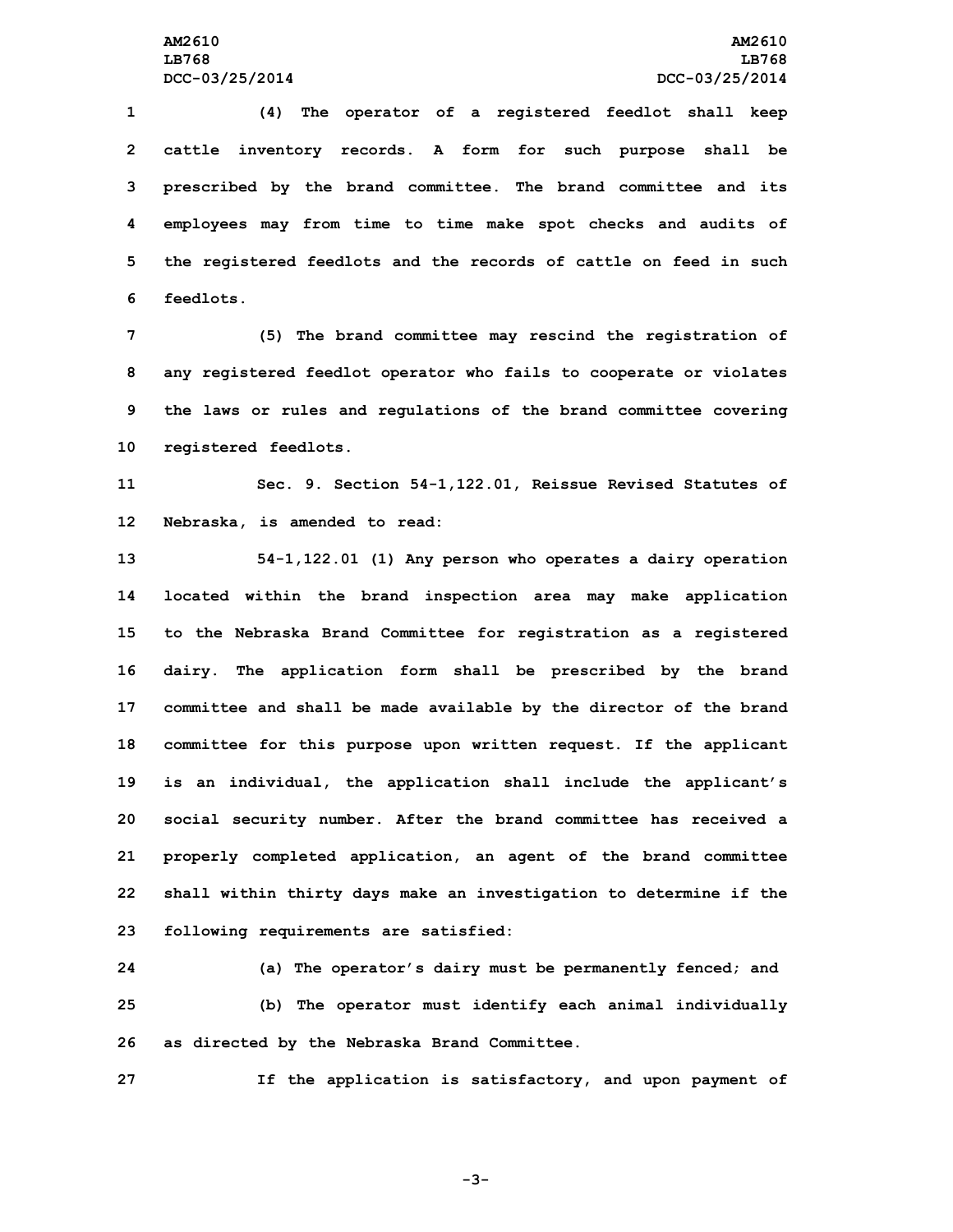# **AM2610 AM2610 LB768 LB768 DCC-03/25/2014 DCC-03/25/2014**

 **<sup>a</sup> registration fee by the applicant, the brand committee shall issue <sup>a</sup> registration number and registration certificate valid for one year unless rescinded for cause. If the registration is rescinded for cause, any registration fee shall be forfeited by the applicant. The fee for <sup>a</sup> registered dairy shall be not less than one hundred dollars nor more than six hundred fifty dollars an amount for each such registered dairy having one thousand head or less capacity and an equal amount for each additional one thousand head capacity, or part thereof, of such registered dairy. The brand committee shall set the fee per one thousand head capacity so as to correspond with the inspection fee provided under section 54-1,108. The registration fee shall be paid on an annual basis.**

 **(2) The brand committee may adopt and promulgate rules and regulations for the operation of registered dairies to assure that brand laws are complied with, that registered dairy shipping certificates are available, and that proper records are maintained. This section shall not be construed as prohibiting the operation of nonregistered dairies.**

 **(3) <sup>A</sup> registered dairy is subject to inspection at any reasonable time at the discretion of the brand committee and its authorized agents, and the operator shall show cattle purchase records or certificates of inspection to cover all cattle in his or her dairy. Cattle having originated from any such registered dairy may from time to time, at the discretion of the committee, be subject to <sup>a</sup> spot-check inspection and audit at the destination to enable the brand committee to assure satisfactory compliance with the brand laws by the registered dairy operator.**

**-4-**